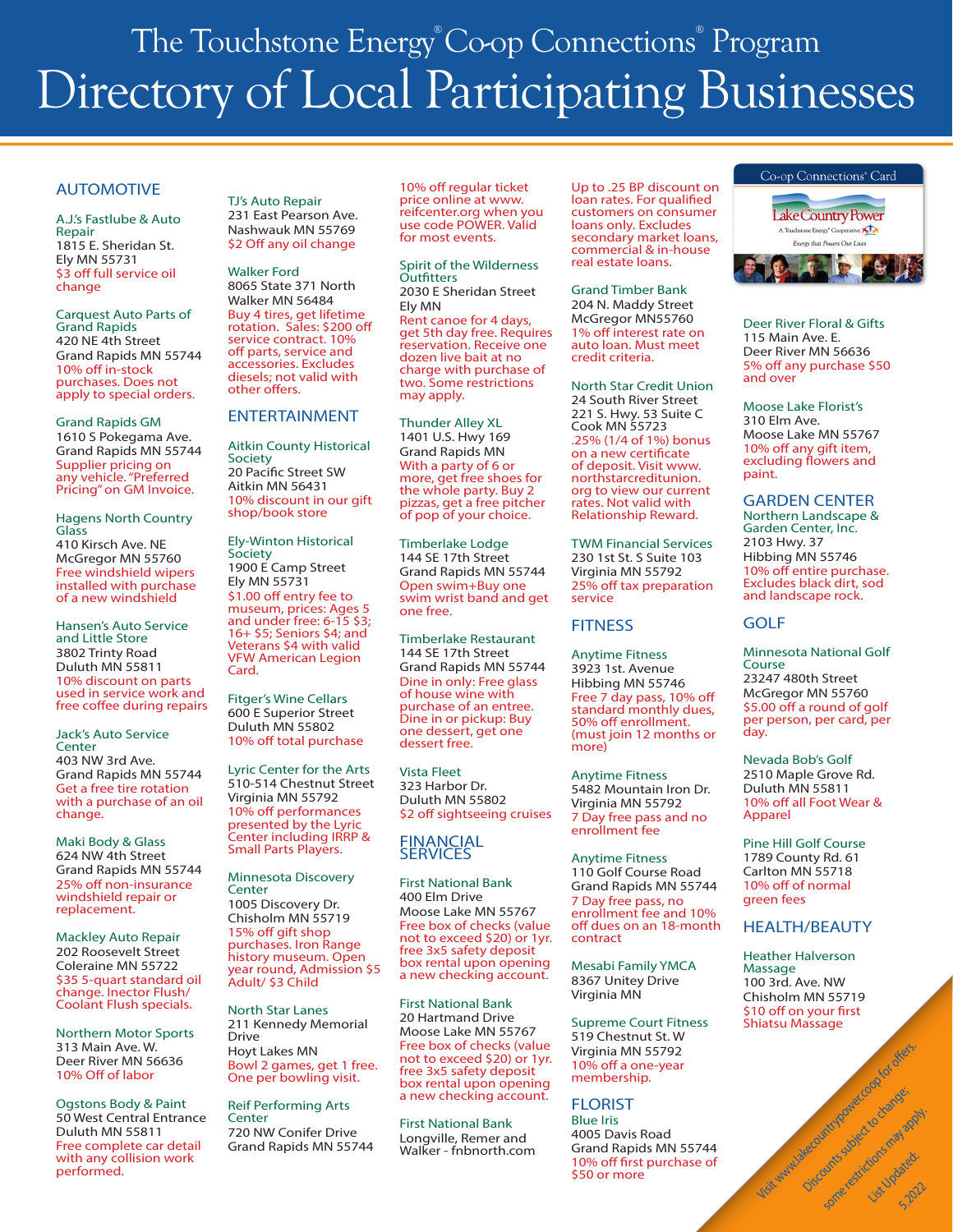Mary Kay

27308 Bass Brook Lane Cohasset MN 55721 1 free pampering spa facial; includes skin cleansing, rejuvenation, replenish treatment, foundation match. mineral foundation appl. & color consult. 15% off products at appt. Existing clients 10% off products at appt. Facial for new clients.

The Pebble Spa Co. 229 E. Sheridan Street Ely MN 55731 \$10 off any treatment. Excludes packages and spa parties.

The Pebble Spa Co. 105 5th Ave. North Virginia MN 55792 \$10 off any treatment. Excludes packages and spa parties.

Whispering Pines Massage and Spa 17164 County Rd. 8 Nashwauk MN 55769 10% off of your next massage

## **HEALTHCARE**

Aurora Vision Pro 405 W 3rd Ave. N Aurora MN 55705 Buy one complete pair of glasses with frames, get one free.

Crosby Eye Clinic-Remer 9 Birch Street Remer MN 56672 40% off frames w/ purchase of prescription lenses or take 10% off prescription lenses, includes lens coatings. 20% savings on nonprescription eyewear; excludes contacts or contract safety eyewear.

Premier Physical **Healthcare** 115 W. Howard St. Hibbing MN 55746 20% off cash chiropractic care. 20% off supplements and retail products. Two 1-lipo treatment for \$99 (any body part). Free consultations (1-lipo/ chiropratic)

Vison Pro-Optical 405 W 3rd Ave. Auora MN 55705 20% off any complete pair of eyeglasses. Not to be combined with other offers.

**HOMECARE** 

A-1 Refrigeration Service 1810 E. 3rd. Ave. Hibbing MN 55746 10% Off services and repairs

Brutger Painting LLC 1317 Kenwood Ave. Duluth MN 55811 10% off of exterior and interior painting and staining.

Dave's Upholstery 1893 E Hwy 2 Grand Rapids MN 55744 10% off of upholstery work.

Lanyk Electric 5555 Enterprise Dr. NE Virginia MN 55792 10% off of services

North Star Painting 1313 Anderson Road Duluth MN 55811 15% off of painting, wall paper and sheetrock.

Rapid Garage Door & Awning 423 NE 5th Ave. Grand Rapids MN 55744 10% off on any installed insulated garage door.

#### LODGING

AmericInn 1812 S. Pokegama Ave. Grand Rapids MN 55744 15% Off

Aitkin County Estate 2430 Co. Rd. D W2 Roseville MN 55112 - Free weekend stay for 2 adults during fall or spring in conjunction with any minimum 7 day booking (with advance deposit) of 8 occupants max. Weekly rates vary from \$1,500 - \$3,000 based on seasonal rates. 20% off any other bookings. - \$1,800 a week for August availability. Free weekend stay for 2 adults during Fall or Spring in conjunction with any min. 7 day booking (with advance deposit) of 8 occupants Max. 20% off any other bookings, not valid with other discount offers.

Big Sandy Lodge & Resort 20534 487th Street McGregor MN 55760 \$5 off any purchase of \$25 or more per person, per day

Cascade Vacation Rentals, LLC 7210 Hwy 61 Tofte MN 55615 Stay 6 nights and the 7th night is free!

Comfort Inn and Suites 8570 Rock Ridge Drive Mountain Iron MN 55768 20% off room rate

Comfort Inn-West 3900 West Superior St. Duluth MN 55807 10% off your stay

Country Inn & Suites by Raddison 4527 Haines Road Hermantown MN 15% off tack rate Sunday through Thursday for a standard room. Excluding holidays.

Custom Cabin Rentals 14663 Vosburgh Road Ely MN 55731 15% off any cabin rental during the last two weeks of May and from mid-August through the end of September

Deer Ridge Resort 444 Fernberg Road Ely MN 55731 10% off on cabin rental (boat rental available); Canoe & kayaks free for guest use - call to reserve

Horseshoe Bay Lodge 8098 Hawthorn Trail NW Walker MN Any co-op member can receive \$5 off any purchase of \$25 or more for both the resort and restaurant. One discount per member per visit.

Horseshoe Lake Inn 48493 Lily Ave. McGregor MN 55760 10% off all menu items, except drink and food specials that are already discounted, Happy Hour.

Lanyk Electric 5555 Enterprise Dr. NE Virginia MN 10% off services

Motel Ely - Budget Host 1047 E. Sheridan St. Ely MN 55731 10% off Internet rates on rooms

Northern Lights Lodge 9089 Hwy. 21 North Ely MN 55731 10% Entire Stay/Play Reservation. Excludes events and holidays.

Paddle Inn 1314 E Sheridan Ely MN 55731 5% off room with card present. Excludes festival events.

Pine View Inn 903 17th Street North Virginia MN 55792 10% off Lodging

Radisson Hotel Duluth - Harberview 505 West Superior St. Duluth MN 55802 \$79 Sunday thru Thursday ; \$129 per night Friday and Saturday. Please call ahead (800)333-3333, mention Lake Country Power for available rates. Expires July 2022.

Second Wind Country Inn 30475 Carlson Rd. Ashland WI 54806 Receive 25% off your stay when you mention Lake Country Power when making reservation Oct. 15 - June 15.

South Pier Inn 701 South Lake Ave. Duluth MN 55802 \$10 discount June-October; 10% discount November - May. Not valid with any other discounts or promotions. Discount based on rack rate only.

The Coates Plaza Hotel 502 Chestnut Street Virginia MN 55792 10% off any hotel room

White Oak Inn & Suites 201 4th Ave. NW Deer River MN Sunday night special \$70 plus tax for 2 queen or 1 king, standard room.

### **OTHER**

Catholic Youth Camp 19590 520th Lane McGregor MN 55760 \$15 off each camp session with online registration. Coupon Code LCP-012.

Let the Whole World Know Signs & Banners 301 W Superior Street Duluth MN 55802 10% off all sign products

Pro Print 3920 Airpark Blvd. Duluth MN 55811 20% discount off of Wedding Invitations, **Graduation** Announcements or Save the Date magnets. Cannot be used with any other discount.

Range Water Conditioning 1520 NW 3rd Ave. Grand Rapids MN 55744

Save water heater costs: 10% off purchase of any installed softener, new or reconditioned. Save 50% on Trip Chg. for work on any brand softener. Must present co-op card prior to work being done in order to receive discount.

The Senior Reporter 1105 E. Superior Street Duluth MN 55816 Monthly Subscription for \$12. Includes; recipes puzzles, nature stories, gardening & health info for 50 and older. Mail in order or call 218-624- 4949.

## PHOTOGRAPHY

Time Scape Photography 820 NE 4th Street Grand Rapids MN 55744 10% off portrait order. Excludes session fees and wedding collections

#### REAL ESTATE

All American Title Company 2504 First Ave. Hibbing MN 55746 \$100 off closing fee. (standard Refinance fee of \$150 and purchase fee of \$200)

All American Title Company 551 Hat-Trick Ave. Eveleth MN 55734 \$100 off closing fee. (standard Refinance fee of \$150 and purchase fee of \$200)

#### **RECREATION**

Adventure Sherpas 3 W. Chapman St. Suite 2 Ely MN 55731 \$250 off your next trip booked with Adventure Sherpas

Babe's Bait & Tackle 451 W. Sheridan St. Ely MN 55731 Buy (2) two dozen live pait and get (1) one free.

Lake Superior Zoo 7210 Fremont St. Duluth MN 55807 \$1 off regular Adult Admission. Limit 2 per card, per visit.

Mesabi Family YMCA 8367 Unity Drive Virginia MN 55792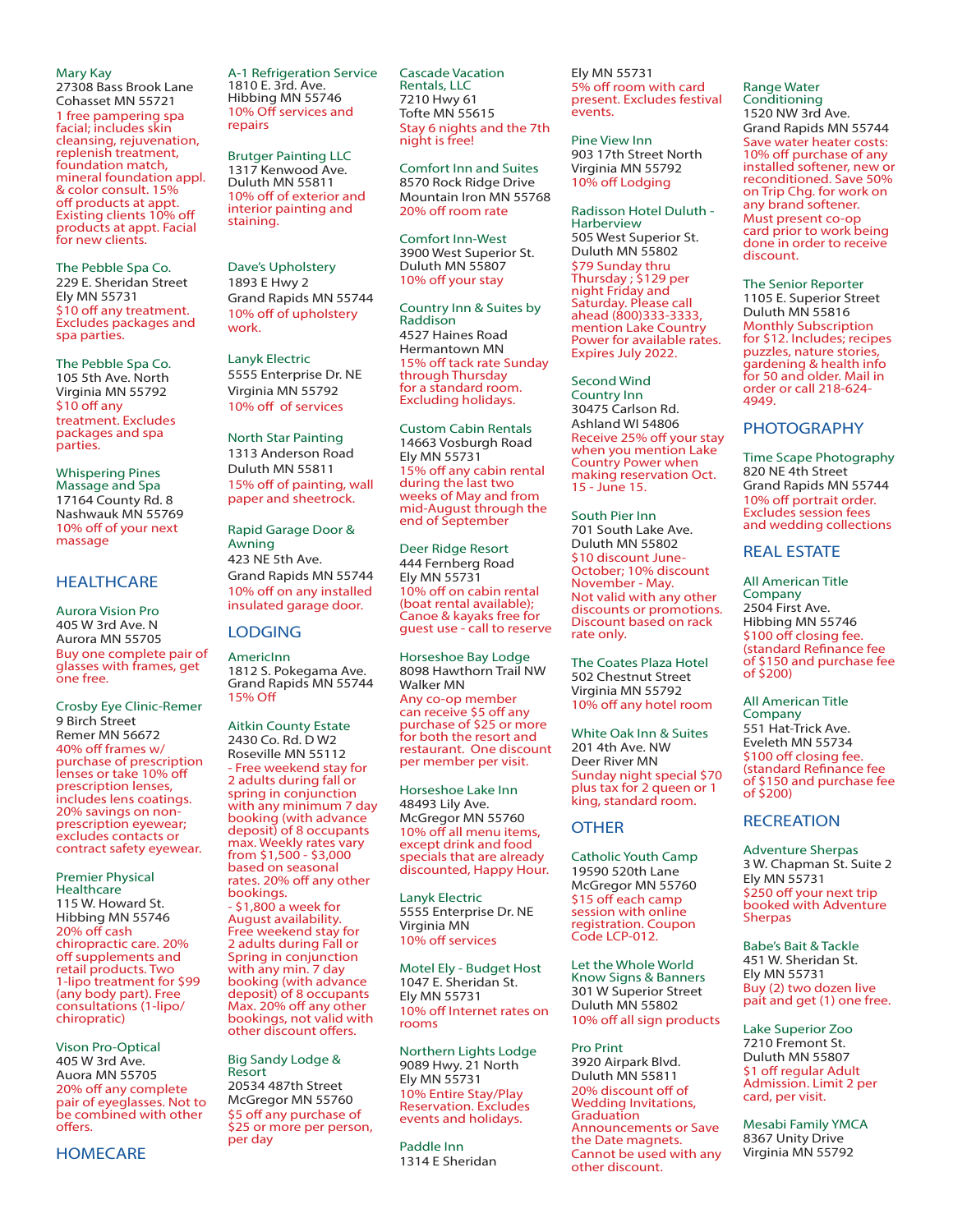Joiner's Fee waived (save up to \$80)

North Star Lanes 211 Kennedy Memorial Dr. Hoyt Lakes MN 55750 Bowl 2 games, get 1 free. One per bowling visit.

N&S Great Lakes Fishing 3443 136th Ave. NW Andover MN 55304 10% discount.

Piragis Northwoods Company 105 North Central Ave. Ely MN 55731 10% off the purchase or rental of a stand up paddle board; 10% off book purchases in our retail store.

Second Wind Country Inn Recreation 30475 Carlson Rd. Ashland WI 54806 25% off Horse drawn sleigh ride or Horse drawn wagon rides. Must mention Lake Country Power.

Spirit of the Wilderness **Outfitters** 2030 East Sheridan St. Ely MN 55731 #1 offer: BWCA/Quetico canoe rental: rent 4 day, get 1 day free. #2 offer: Receive 1 doz. live bait at no-charge with purchase of 2 doz., like for like bait, includes leeches, night crawlers, minnows. (continued) Advance canoe reservation required. Customers responsible for applicable sales tax & BWCA permit. Bait offer excludes heavy northern suckers.

Travel Master 2800 Audrey Lane Grand Rapids MN 55744 \$20 discount per person on booking of an airline ticket, and a dining gift card or gift basket if you book a cruise or vacation package of airfare-hotel accommodations.

### REMODELING

Arrowhead Paint Products 24 N. 39th W. Duluth MN 55807 5% off of products and services

Dynamic Garage Door LLC 2630 1st. Ave. Hibbing MN 55746 10% off all Garage Door Service Labor. 10% off all service parts.

The Fireplace Corner 5688 Miller Trunk Hwy Duluth MN 55811 10% off service or new sales. Not to be combined with any other offers.

#### RESTAURANTS

2 Gringos Tex-Mex Grill 32 East Sheridan St. Ely MN 55731 5% off total bill. Not valid with other offers.

Black Woods Bar and Grill 2525 London Road Duluth MN 55811 \$5 off a \$25 or more check

Black Woods Bar and Grill 612 7th Street Two Harbors, MN 55616 \$5 off a \$25 check.

Chickadee Coffeehouse & Deli 3691 Alan Syverson Dr. Barnum MN 55707 \$1 off any purchase of \$10 or more. Cannot be used with other existing specials or discounts.

Chris Perry Gallery & Freshpot Coffee 447 E. Sheridan St. Ely MN 55731 Half off a cup of coffee.

Country Kitchen 625 S Pokegama Ave. Grand Rapids MN 55744 10% off, not to be used with other coupons or discounts

Dairy Queen 1940 S. Pokegama Ave. S Grand Rapids MN 55744 \$3 off any cake 8 inches or larger

Dubh Linn Irish Pub 109 W. Superior St. Duluth MN 55802 One free glass of wine or one free Saturday night comedy club ticket.

Dottie's Hometown Cafe 324 NE 4th Street Grand Rapids MN 55744 5% off menu items. Not value with specials, coupons or other offers.

Domino's Pizza 309 E Central Entrance Duluth MN 55811 Buy any 2 pizzas for \$5.99 each. Carry out or delivery.

Domino's Pizza 1200 S. Pokegama Ave., Suite 80 Grand Rapids MN 55744 Large 3- topping pizza for \$9.99. Two medium 2 topping pizzas for \$5.99 each. Carry out only.

Domino's Pizza

5465 Mountain Iron Dr. Virginia MN 55792 A free medium 1 topping pizza with a purchase of any large pizza.

Grandma's Virginia Grill 1302 South 12th Ave. Virginia MN 55792 10% discount off food & non-alcoholic beverage purchases. Good on retail purchases too! Excludes happy hour.

IronFire Restaurant & Bar 8098 Hawthorn Trail NW Walker MN 56484 Buy one meal at regular price and receive the second meal of equal or lesser value at half-price.

KFC 1308 Pokegama Ave. S Grand Rapids MN 55744 \$5 off an 8-piece meal

**KFC** 12th Ave. 9 Hwy 53 Virginia MN 55792 \$5 off an 8-piece meal

Northern Divide Restaurant and Bar 1308 18th St. N Virginia MN Free appetizer with purchase of 1 entree. 1 use per visit, per card

Pasties Plus 1405 NW 4th St. Grand Rapids MN 55744 Buy 2 pasties and 1 large gravy, get 1 pasty free.

Pine Cone Cafe 49407 Hwy 38 Marcell MN 10% off any meal including sides and drinks. Open April through October.

Sawmill Saloon & Restaurant 5478 Mt. Iron Drive Virginia MN 55792 \$5 off purchase of \$25 or more

Snicker's Pizza Shop 212 Grant Ave., Eveleth 427 Chestnut St, Virginia 222 W Lake St., Chisholm \$2.00 off any pizza

Unwined Up North 31 3rd Street NE Grand Rapids MN 55744 10% off total bill (food and wine)

Zorbaz on Big Zandy 48760 State Rd 65 McGregor MN 55760 Free chips, salsa and queso with purchase of large speciality pizza

#### RETAIL

A-1 Refrigeration Service

#### 1810 E 3rd Ave. Hibbing MN 10% off serves and repairs

AAI Printing & Signs 201 South Broadway Gilbert MN 55741 20% discount on any order over \$100. Offer good only on printing and sign work. Cannot be used with any other promotions. Card must be presented at time of order.

Aitkin County Historical Society 20 Pacific Street SW Aitkin MN 10% discount in the gift shop/book store

Aitkins Quilts & Fabrics 936 2nd Street NW Aitkin MN 56431 15% regular priced merchandise

American Toner and Ink 29418 State Hwy. 38 Grand Rapids MN 10% off website pricing. Excludes special order items.

Annabella's Antique Mall 407 2nd Street Bovey MN 55790 10% off any item over \$20

Arnold's Shirtwerks 5600 Grand Ave. Duluth MN 55807 15% off any customized jackets or sweatshirts of any style, or caps & t-shirts

Baron's Pharmacy 1120 E 34th Street Hibbing MN 55746 15% off all over the counter (otc) merchandise including cards

Baron's Pharmacy 3605 Mayfair Ave. Hibbing MN 55746 15% off all over the counter (otc) merchandise including cards

Ben Franklin Crafts 309 Chestnut St. W. Virginia MN 55792 10% off of your entire purchase

Bergquist Gift Shop 1412 Hwy 33 S. Cloquet MN 55720 10% off

Break Time Craft Studio 820 NE 4th St. Grand Rapids MN 55744 Free magnet for first time vistors.

Buhl Water Company 400 Pennsylvania Ave. Free 5 gallon fill for new customers.

Canadian Waters 111 E Sheridan St. Ely MN 55731 Bring this coupon in and receive 10% off any one item over \$15

Checkered Past Antiques 350 NW 1st Ave. Grand Rapids MN 55744 \$5 off any one regular priced item over \$25

Checkered Past Antiques - Splithand 13895 W. Splithand Rd. Grand Rapids MN 55744 \$5 off any one regular priced item over \$25

Cinderella's Closet 101 Main Ave. W. Deer River MN 56636 1/2 off regular priced jeans

Cook-News Herald 9 W. Vermillion Dr. Cook MN 55723 20% off new subscriptions.

Cookie Temptations 328 West Austin St. Duluth MN 55803 10% off any order through our website or call 877-724-2088. Use Code; LCP12. Not valid on other offers, taxes, shipping, handling surcharges, international, same day or special event orders, plus gift cards and gift certificates.

Continental Ski & Bike 1305 E 1st Street Duluth MN 55805 10% off regular price on in-stock items. Excludes bikes, sale items, service.

Curbside Craze 31909 Macdougal Bay Rd Grand Rapids MN 55744 10% off purchase

Daugherty Appliance Sales & Service 3931 W 1st. ST Duluth MN 55807 Free delivery and one scrap on any appliance purchase over \$500. Limit one per household. Max 25 mile radius. (\$65 value)

Daugherty Appliance Sales & Service - Cloquet 1108 Cloquet AVE Cloquet MN 55807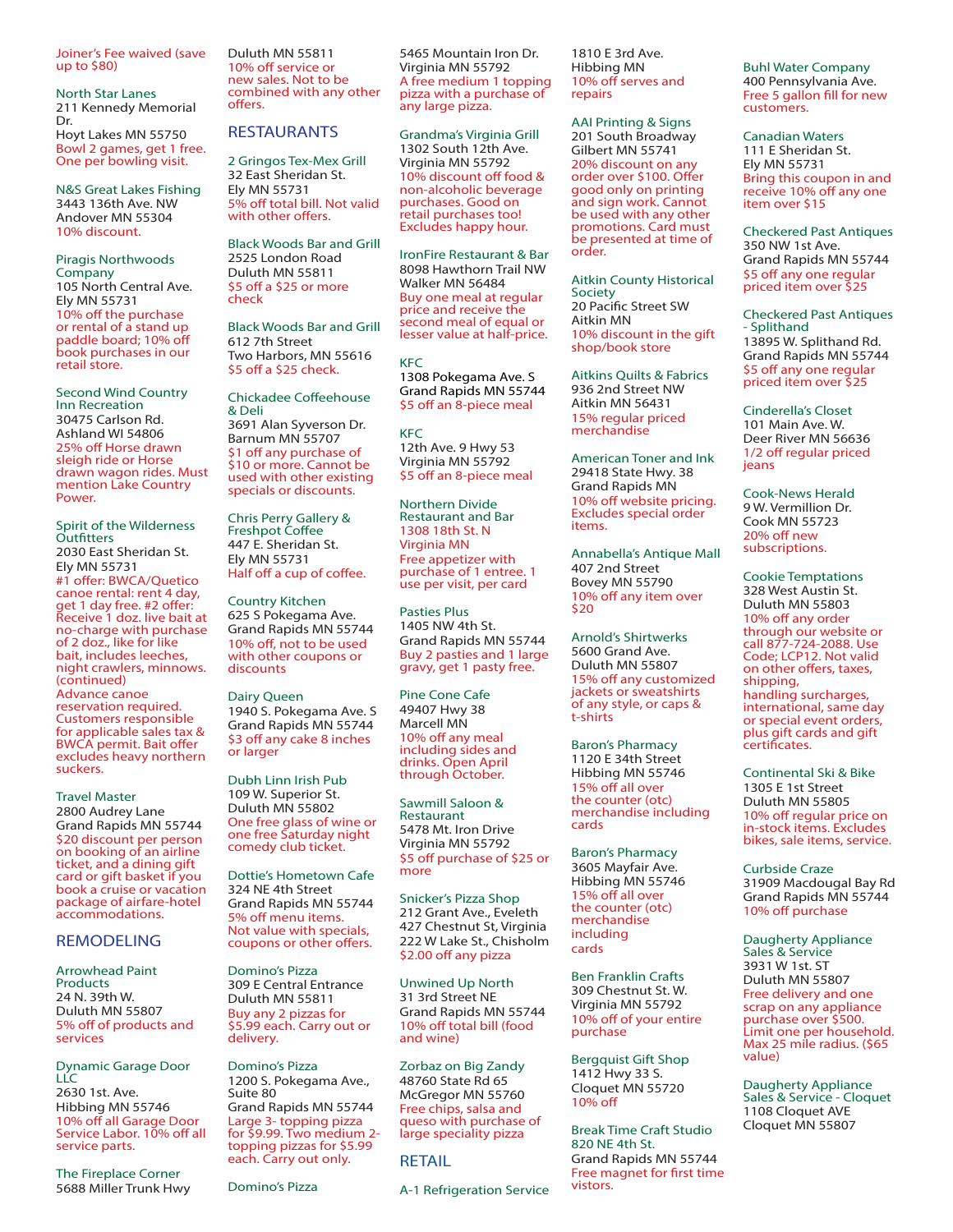Free delivery and one scrap on any appliance purchase over \$500. Limit one per household. Max 25 mile radius. (\$45 value)

Duluth Stove & Fireplace 102 S 27th Ave. West Duluth MN 55806 10% discount on non-net items or manufacture promo if greater value. Excludes net items, sale price or promo items.

Dusty Road Signs 3758 Bear Lake Road Barnum MN 55707 Receive free shipping when mentioning Lake Country Power. With in the US only. (normally \$15 to ship)

Ely Echo 15 E. Chapman St. Ely MN 55731 20% off of new subscriptions

Fine Edge Custom Framing 107 N 4th Ave. Virginia MN 55741 10% Off custom framing

Grande Ace Hardware 212 Chestnut Street Virginia MN 55792 Buy one key, get one key free

Horse of a Different Color **Antiques** 12308 Hwy. 169 N. Hill City MN 55748 15% off purchase of \$25 or more

Hudrlik Cabinets and Flooring Aitkin, Crosby and Brainerd locations 10% off on all flooring (material only)

Irma's Finland House 625 9th Street North Virginia MN 10% off purchase; one per customer

Jenia's Appliance & TV 102 Chestnut Street Virginia MN \$25 off toward a purchase of an appliance

Lake Superior Medical **Equipment** 305 Broadway Street Cloquet MN 55720 522 East 4th Street Duluth MN 55805 10% off any self pay item (no insurance billing)

Legacy Toys 5 N. Central Ave Ely MN 55731

10% off any regular priced items.

Lillians of Duluth 2 W. 1st. Street Duluth MN 55802 Receive a Free Scarf with a \$25 purchase! (\$18 value)

Mac Rostie Art Center 405 NW 1st Ave. Grand Rapids MN 55744 \$5 off art shop purchase of \$50 or more. \$10 off art shop purchase of \$100 or more.

Material Girl 309 Chestnut Street W Virginia MN 10% off entire purchase. Some exclusions may apply. See store for details.

Mississippi Diamond **Jewelers** 6 NW 3rd. St. Grand Rapids MN 55744 15% off any regular priced merchandise. Excludes Pandora.

Mommy Kins Creation 23654 398th Street LaPorte MN 56461 5% off total in-store purchase

Napa Supply of Hibbing 3923 1st Avenue Hibbing MN 55746 10% - 20% off list for cash discount

Overhead Door Co. of Hibbing 1411 East Hwy. 169 Hibbing MN 55746 5% discount on purchase of new door. 15% off on parts and labor at a regular rate (for door or operator repair)

Parts City 1006 8th Street Virginia MN Free wiper blades installation with purchase of wiper blades

Paul's Market & Catering 623 Garfield St. Eveleth MN 55739 Buy 4 lbs of Polish Sausage, get 1 lb free

Red Willow 225 SE 21st ST Grand Rapids MN 55744 10% off an in-store purchase over \$200

Remer Arts & Crafts 110 Main Street Remer MN 56672

10% off to all Co-op Connections card holders. Must have card to get discount.

ReStore 510 SE 11th Street Grand Rapids MN 55744 20% off storewide. Excluding brand new products.

Rockets Liquor 45 E Hwy 2 Cohasset MN 55721 10% off purchase

Rocks The Jeweler 314 Chestnut Street Virginia MN \$5 watch batter (reg. \$8). Includes installation.

Security Jewelers 307 W. Superior St. Duluth MN 55802 25% off diamond stud earrings

Something Original 28 NW 4th Street Suite A Grand Rapids MN 55744 \$5 off purchase of \$50 or more, \$10 off purchase of \$100 or more

Sullivan Cash-n-Carry Superstore 1206 E 25th Street Hibbing MN 55746 5% off any in-store purchase, excludes tobacco

Sullivan Superstore 1206 E 25th Street Hibbing MN 55746 10% off in-store purchase, excludes tobacco

Surplus North LLC 18 1st Ave. NE Deer River MN 56636 10% off total purchase, excluding consignment items

The Art Corner 301 W. Sheridan St. Ely MN 55731 15% off when you spend \$40 or more.

The Bookstore at Fitger's 600 E Superior Street Duluth MN 55802 10% off your entire regular priced purchase. Excludes candy and magazines.

The Card Shop 422 Chestnut Street Virginia MN \$3 off with purchase of 5 or more greeting cards.

The Shop 306 Main Avenue Bigfork MN

10% off parts and accessories.

The Wardrobe 1106 NW 3rd Ave. Grand Rapids MN 55744 25% off of your purchase

Wings'N Willows 8 NW 3rd. St. Grand Rapids MN 55744 15% off custom picture framing.

Wood Magic, Inc. 5105 Miller Trunk Hwy. Duluth MN 55870 30% discount on one regular price item in store. 10% discount on sale merchandise in store.

Your Quilting Room 1271 S Pokegama Ave, Suite 102 Grand Rapids MN 55744 10% Off on any quilting service

Voyageur North **Outfitters** 1829 E. Sheridan St. Ely MN 55731 10% off all bait and tackle

**SERVICE** 

American Eagle Security Systems 114 3rd Ave. SE Remer MN 56672 Receive 3 months of free monitoring; new installations only.

Any Way You Want It **Storage** 1881 E Hwy 2 Grand Rapids MN One free month mini storage with two paid months and for our portable storage. One free month with three paid months. New customers only.

Arrowhead Heating & Cooling 401 Hat Trick Ave. Eveleth MN 55734 10% off services and repairs

Barn in the Woods Wedding & Event Center 27037 Baich Road Bovey MN 55709 Parties of 50 - 100 are 25% off, and parties over 100 people are 20% off

Bluewater Plumbing, Heating and Air **Conditioning** 6420 Redruth Street Duluth MN 55807 10% off all sales and services

Boundary Waters Journal 9396 Rocky Ledge Rd. Ely MN 55731 \$23 for a year subscription. (\$3 savings)

Brandau Plumbing & Heating 1111 Highway 169 Ely MN 55731 10% discount on in-store merchandise only. Not to include labor or service charges or sale items. Not for special orders.

Brent's Heating and Cooling 201 Chestnut Ave. Carlton MN 55718 Furnace tune-up for \$110. Forced-air furnace only.

Brutger Painting LLC 1317 Kenwood Ave. Duluth MN 10% off exterior and interior painting and staining

Buhl Water Company 400 Pennsylvania Ave. Buhl MN Free 5-gallon fill for new customers

Cal Contracting Exterior Restorations 64824 County Road 551 Cook MN 10% off all services

Canadian Waters, Inc. 111 E Sheridan Street Ely MN Receive 10% off any one item over \$10. Excludes fishing license.

CF Designs 230 E. Superior Street Duluth MN 15% off hourly consulting for full architectural services

CR Computers 2102 First Ave. Hibbing MN Free PC inspections and quite for repair

Dynamic Garage Door 2630 1st Ave. Hibbing MN 10% off all garage door service labor. 10% off all service parts. Installed only.

Edgewater Taxidermy North 3432 N. Leighton Rd. Hibbing MN 55746 10% off any work brought in.

Floodwood Forum 120 W. 7th. Ave. Floodwood MN 55736